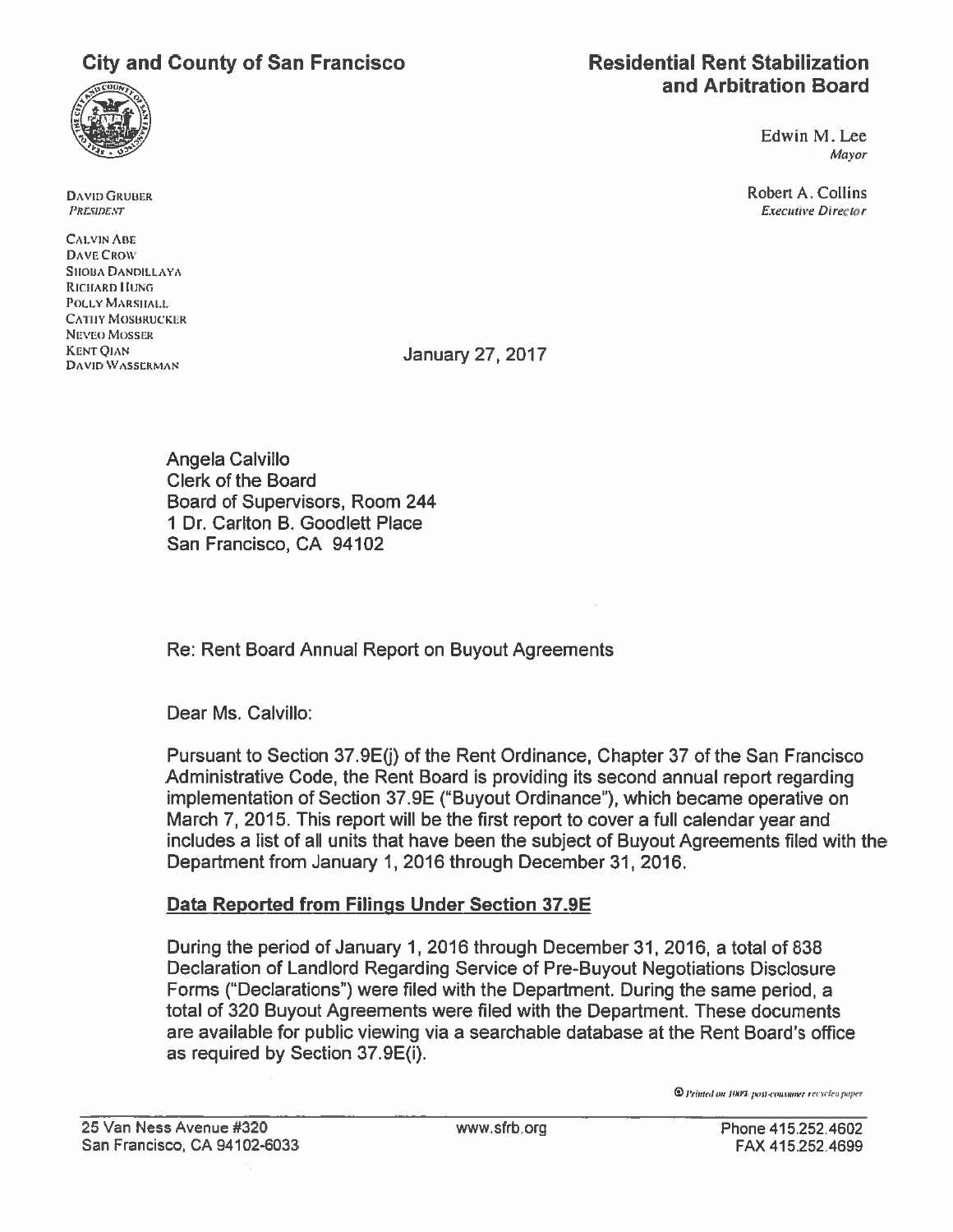The following list shows the total number of Declarations and Buyout Agreements filed with the Department during the reporting period, organized by zip code/neighborhood:

| Zip Code/Neighborhood      | <b>Declarations Filed</b> | <b>Buyout Agreements Filed</b> |
|----------------------------|---------------------------|--------------------------------|
|                            |                           |                                |
| 94102 - Civic Center       | 41                        | 11                             |
| 94103 - South of Market    | 26                        | 14                             |
| 94104 - Downtown           | $\bf{0}$                  | $\bf{0}$                       |
| 94105 - Embarcadero        | 0                         | $\overline{0}$                 |
| 94107 - Potrero            | 25                        | 10                             |
| 94108 - Chinatown          | 8                         | 1                              |
| 94109 - Tenderloin         | 60                        | 15                             |
| $94110 - Mission$          | 124                       | 42                             |
| 94111 - Financial District | 0                         | $\bf{0}$                       |
| 94112 - Ingleside          | 66                        | 24                             |
| 94114 - Eureka Valley      | 63                        | 24                             |
| 94115 - Western Addition   | 53                        | 26                             |
| 94116 - Parkside           | 23                        | 12                             |
| 94117 - Haight-Ashbury     | 78                        | 30                             |
| 94118 - Inner Richmond     | 46                        | 20                             |
| 94121 - Outer Richmond     | 34                        | 11                             |
| $94122 -$ Sunset           | 40                        | 23                             |
| 94123 - Marina             | 36                        | 16                             |
| $94124 - Bayview$          | 26                        | 6                              |
| 94127 - West Portal        | 6                         | $\overline{2}$                 |
| 94131 - Diamond Heights    | 19                        | $\overline{7}$                 |
| 94132 - Lake Merced        | 3                         | 1                              |
| 94133 - North Beach        | 42                        | 15                             |
| 94134 - Portola            | 19                        | 10                             |
| <b>Totals</b>              | 838                       | 320                            |

A list of all rental units that have been the subject of Buyout Agreements filed with the Rent Board between January 1, 2016 and December 31, 2016 is attached to this repor<sup>t</sup> in accordance with Section 37.9E(j).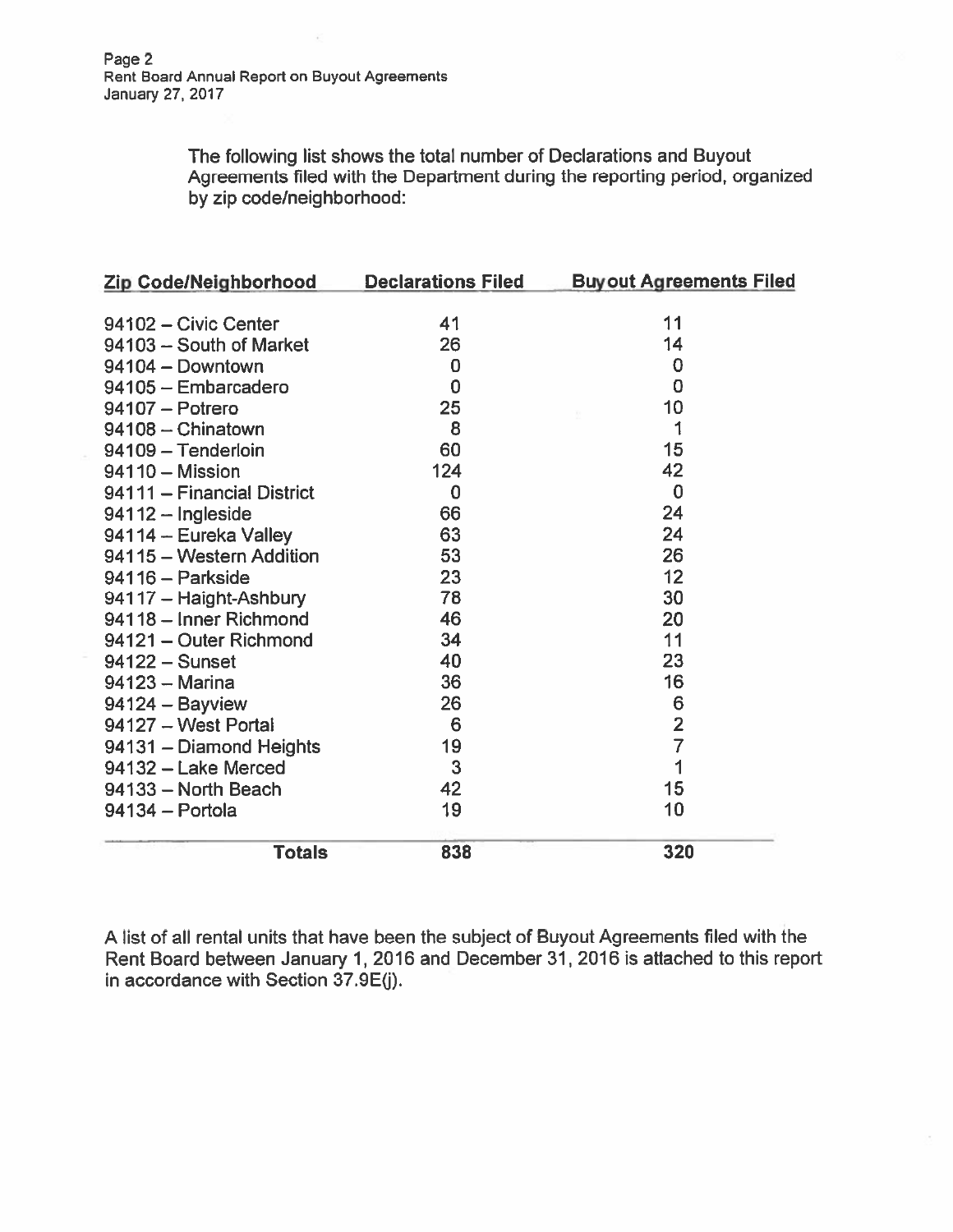Page 3 Rent Board Annual Report on Buyout Agreements January 27, 2017

This repor<sup>t</sup> on Buyout Agreements can be found on our website under "Statistics," using the link entitled "Annual Buyout Agreements Report." Please call me at 252-4628 should you have any questions regarding this report.

Sincerely,

Rolt A. Call

Robert A. Collins Executive Director Residential Rent Stabilization and Arbitration Board

> Mayor Edwin M. Lee Supervisor London Breed Supervisor Sandra Lee Fewer Supervisor Mark Farrell Supervisor Aaron Peskin Supervisor Katy Tang Supervisor Jane Kim Supervisor Norman Yee Supervisor Jeff Sheehy Supervisor Hillary Ronen Supervisor Malia Cohen Supervisor Ahsha Safai Commissioner David C. Gruber Commissioner Calvin Abe Commissioner Dave Crow Commissioner Shoba Dandillaya Commissioner Richard Hung Commissioner Polly Marshall Commissioner Cathy Mosbrucker Commissioner Neveo Mosser Commissioner Kent Qian Commissioner David Wasserman Library Documents Dept.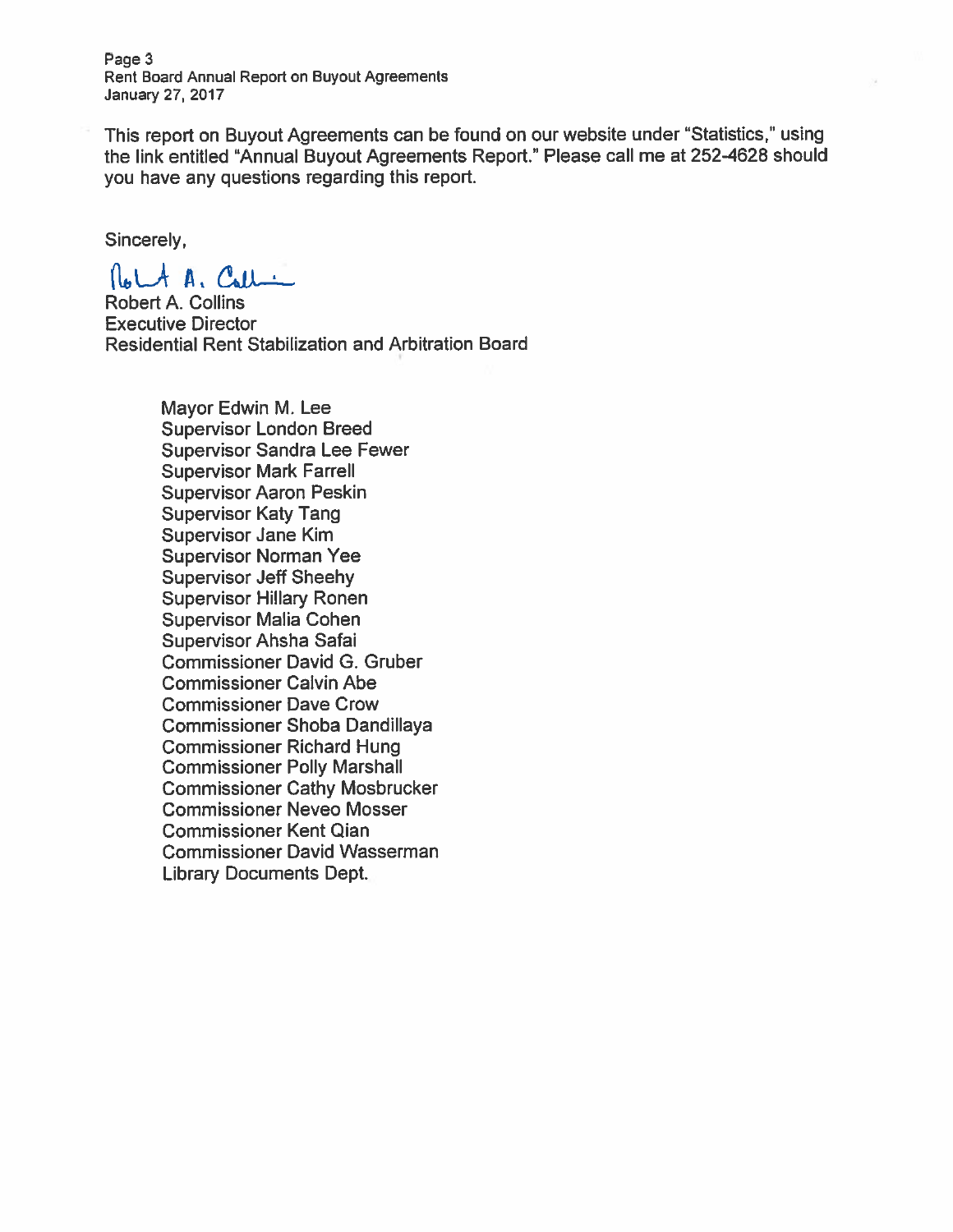

|       | 1/1/2016 Through 12/31/2016 |                  |                              |                 |                                            |
|-------|-----------------------------|------------------|------------------------------|-----------------|--------------------------------------------|
|       | <b>Date</b><br><b>Filed</b> | <b>Buyout ID</b> | <b>Property Address</b>      | <b>Zip Code</b> | # of<br><b>Buyout</b><br><b>Agreements</b> |
| 94102 |                             |                  |                              |                 | 11                                         |
|       | 2/9/2016                    | B152516          | 225 Waller Street            | 94102           |                                            |
|       | 3/30/2016                   | B153477          | 331 Octavia Street #6        | 94102           |                                            |
|       | 4/22/2016                   | B161410          | 172 Haight Street #5         | 94102           |                                            |
|       | 5/6/2016                    | B161296          | 150 Page Street #36          | 94102           |                                            |
|       | 5/31/2016                   | B161863          | 580 Mcallister Street #410   | 94102           |                                            |
|       | 6/21/2016                   | B160899          | 437 Oak Street               | 94102           |                                            |
|       | 7/14/2016                   | B161417          | 78 Buchanan Street #103      | 94102           |                                            |
|       | 8/15/2016                   | B162656          | 780 Hayes Street #105        | 94102           |                                            |
|       | 8/30/2016                   | B162203          | 445 O'farrell Street #201    | 94102           |                                            |
|       | 11/7/2016                   | B162790          | 115 Haight Street #1         | 94102           |                                            |
|       | 11/21/2016                  | B162929          | 422 Linden Street            | 94102           |                                            |
| 94103 |                             |                  |                              |                 | 14                                         |
|       | 1/7/2016                    | B160072          | 48 Sumner Street             | 94103           |                                            |
|       | 2/23/2016                   | B152584          | 375 South Van Ness Avenue    | 94103           |                                            |
|       | 4/22/2016                   | B161409          | 59 Kissling Street           | 94103           |                                            |
|       | 4/28/2016                   | B161522          | 70 Pearl Street #b           | 94103           |                                            |
|       | 5/16/2016                   | B160652          | 726 Clementina Street        | 94103           |                                            |
|       | 5/17/2016                   | B153180          | 1073 Natoma Street #a        | 94103           |                                            |
|       | 5/17/2016                   | B161098          | 53 Pearl Street              | 94103           |                                            |
|       | 7/5/2016                    | B161401          | 205 9th Street #27           | 94103           |                                            |
|       | 7/5/2016                    | B161402          | 205 9th Street #29           | 94103           |                                            |
|       | 7/5/2016                    | B161702          | 205 9th Street #25           | 94103           |                                            |
|       | 7/5/2016                    | B162277          | 205 9th Street #17           | 94103           |                                            |
|       | 7/18/2016                   | B162348          | 10 Washburn Street           | 94103           |                                            |
|       | 8/2/2016                    | B161537          | 205 9th Street #31           | 94103           |                                            |
|       | 8/2/2016                    | B161860          | 205 9th Street #33           | 94103           |                                            |
| 94107 |                             |                  |                              |                 | 10                                         |
|       | 2/1/2016                    | B152898          | 1189 De Haro Street          | 94107           |                                            |
|       | 4/15/2016                   | B160088          | 249 Mississippi Street       | 94107           |                                            |
|       | 4/25/2016                   | B160892          | 893 Rhode Island Street #b   | 94107           |                                            |
|       | 6/3/2016                    | B160898          | 831 Wisconsin Street         | 94107           |                                            |
|       | 9/1/2016                    | B162789          | 740 Rhode Island Street #311 | 94107           |                                            |
|       | 10/18/2016                  | B163371          | 1363 De Haro Street          | 94107           |                                            |
|       | 10/31/2016                  | B162665          | 656 Vermont Street           | 94107           |                                            |
|       | 11/22/2016                  | B161827          | 254 Missouri Street          | 94107           |                                            |
|       | 12/12/2016                  | B161829          | 964 Minnesota Street         | 94107           |                                            |
|       | 12/13/2016                  | B153401          | 1841 19th Street #4          | 94107           |                                            |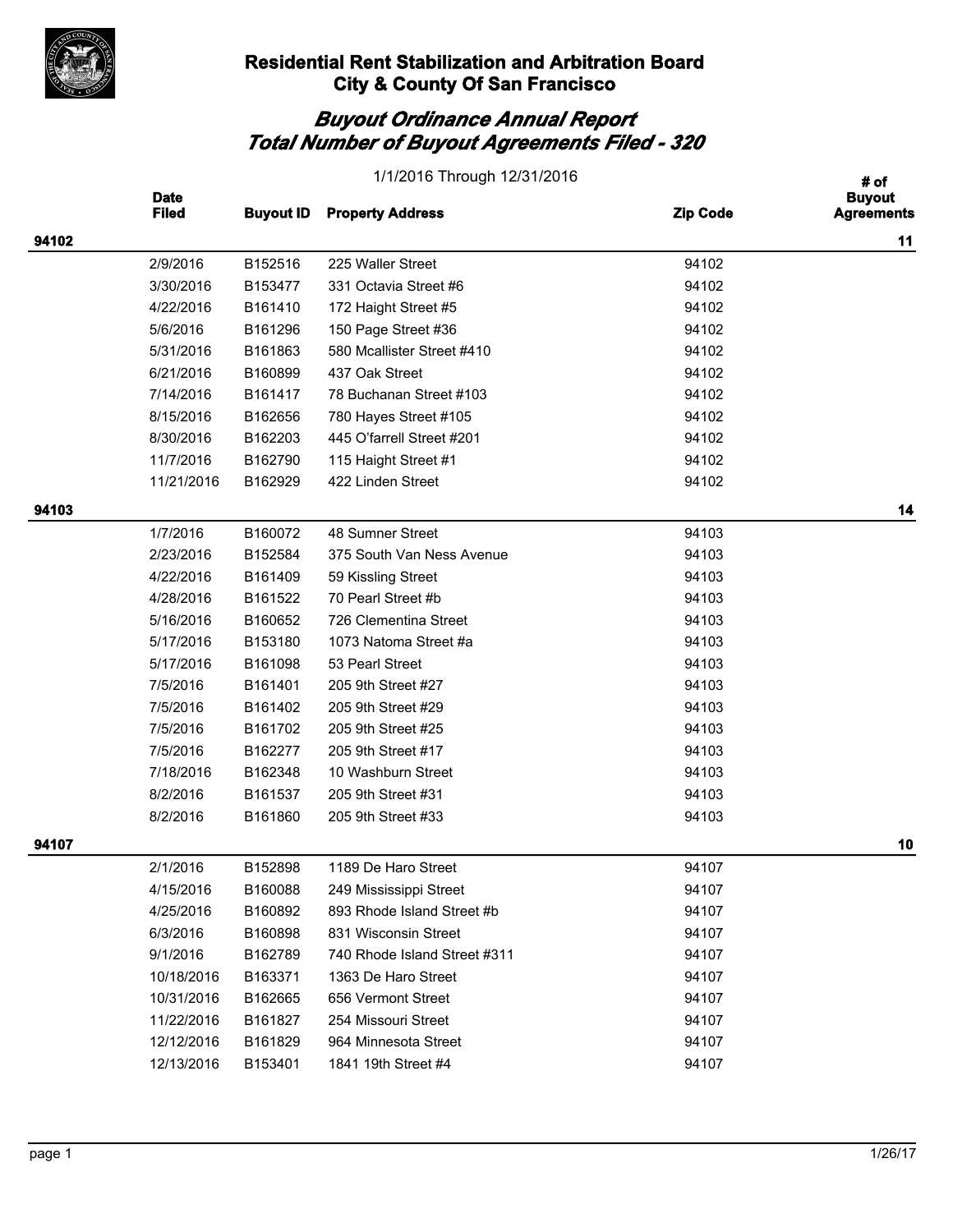

|       | 1/1/2016 Through 12/31/2016 |                  |                                 |                 |                                    |
|-------|-----------------------------|------------------|---------------------------------|-----------------|------------------------------------|
|       | <b>Date</b><br><b>Filed</b> | <b>Buyout ID</b> | <b>Property Address</b>         | <b>Zip Code</b> | <b>Buyout</b><br><b>Agreements</b> |
| 94108 |                             |                  |                                 |                 | 1                                  |
|       | 9/29/2016                   | B153302          | 1177 California Street #1015    | 94108           |                                    |
| 94109 |                             |                  |                                 |                 | 15                                 |
|       | 1/27/2016                   | B153324          | 965 Hyde Street #1              | 94109           |                                    |
|       | 2/17/2016                   | B160650          | 1211 Polk Street #c             | 94109           |                                    |
|       | 3/3/2016                    | B160069          | 1875 California Street #1       | 94109           |                                    |
|       | 3/14/2016                   | B161084          | 1165 Francisco Street #10       | 94109           |                                    |
|       | 3/31/2016                   | B160268          | 1270 California Street #4       | 94109           |                                    |
|       | 5/26/2016                   | B160157          | 1801 California Street #501     | 94109           |                                    |
|       | 7/18/2016                   | B161872          | 1288 Green Street               | 94109           |                                    |
|       | 7/29/2016                   | B160155          | 969 Bay Street                  | 94109           |                                    |
|       | 8/1/2016                    | B162519          | 1668 Washington Street #6       | 94109           |                                    |
|       | 10/27/2016                  | B163440          | 1144 Pine Street #205           | 94109           |                                    |
|       | 11/7/2016                   | B163557          | 1054 Sutter Street #8           | 94109           |                                    |
|       | 11/17/2016                  | B162859          | 2512 Polk Street                | 94109           |                                    |
|       | 11/23/2016                  | B163646          | 79 Glover Street                | 94109           |                                    |
|       | 12/14/2016                  | B163282          | 1590 Sacramento Street #3       | 94109           |                                    |
|       | 12/23/2016                  | B162399          | 1201 Vallejo Street             | 94109           |                                    |
| 94110 |                             |                  |                                 |                 | 42                                 |
|       | 1/7/2016                    | B160073          | 2945 Harrison Street            | 94110           |                                    |
|       | 2/5/2016                    | B151902          | 392 Capp Street                 | 94110           |                                    |
|       | 2/18/2016                   | B152848          | 3158 Mission Street #3 & 4      | 94110           |                                    |
|       | 2/29/2016                   | B153392          | 969 Dolores Street              | 94110           |                                    |
|       | 4/4/2016                    | B160284          | 2947 Harrison Street            | 94110           |                                    |
|       | 4/14/2016                   | B161384          | 3278 21st Street #a             | 94110           |                                    |
|       | 4/25/2016                   | B161419          | 61 Cumberland Street            | 94110           |                                    |
|       | 4/26/2016                   | B160711          | 1035 Dolores Street             | 94110           |                                    |
|       | 4/29/2016                   | B160089          | 1360 Hampshire Street           | 94110           |                                    |
|       | 5/3/2016                    | B160265          | 54 Elizabeth Street             | 94110           |                                    |
|       | 5/10/2016                   | B160094          | 774 Guerrero Street             | 94110           |                                    |
|       | 5/12/2016                   | B160819          | 113 Bartlett Street #1/2        | 94110           |                                    |
|       | 5/16/2016                   | B160655          | 1364 Vermont Street             | 94110           |                                    |
|       | 5/25/2016                   | B160029          | 723 Banks Street                | 94110           |                                    |
|       | 5/27/2016                   | B161857          | 2746 Folsom Street #c           | 94110           |                                    |
|       | 6/6/2016                    | B161289          | 672 Capp Street                 | 94110           |                                    |
|       | 7/5/2016                    | B161307          | 350 San Carlos Street           | 94110           |                                    |
|       | 7/15/2016                   | B161529          | 2962 23rd Street                | 94110           |                                    |
|       | 7/22/2016                   | B161397          | 79 Bradford Street              | 94110           |                                    |
|       | 8/9/2016                    | B160713          | 120 Cortland Avenue #upper Unit | 94110           |                                    |
|       | 8/10/2016                   | B162055          | 2305 Folsom Street              | 94110           |                                    |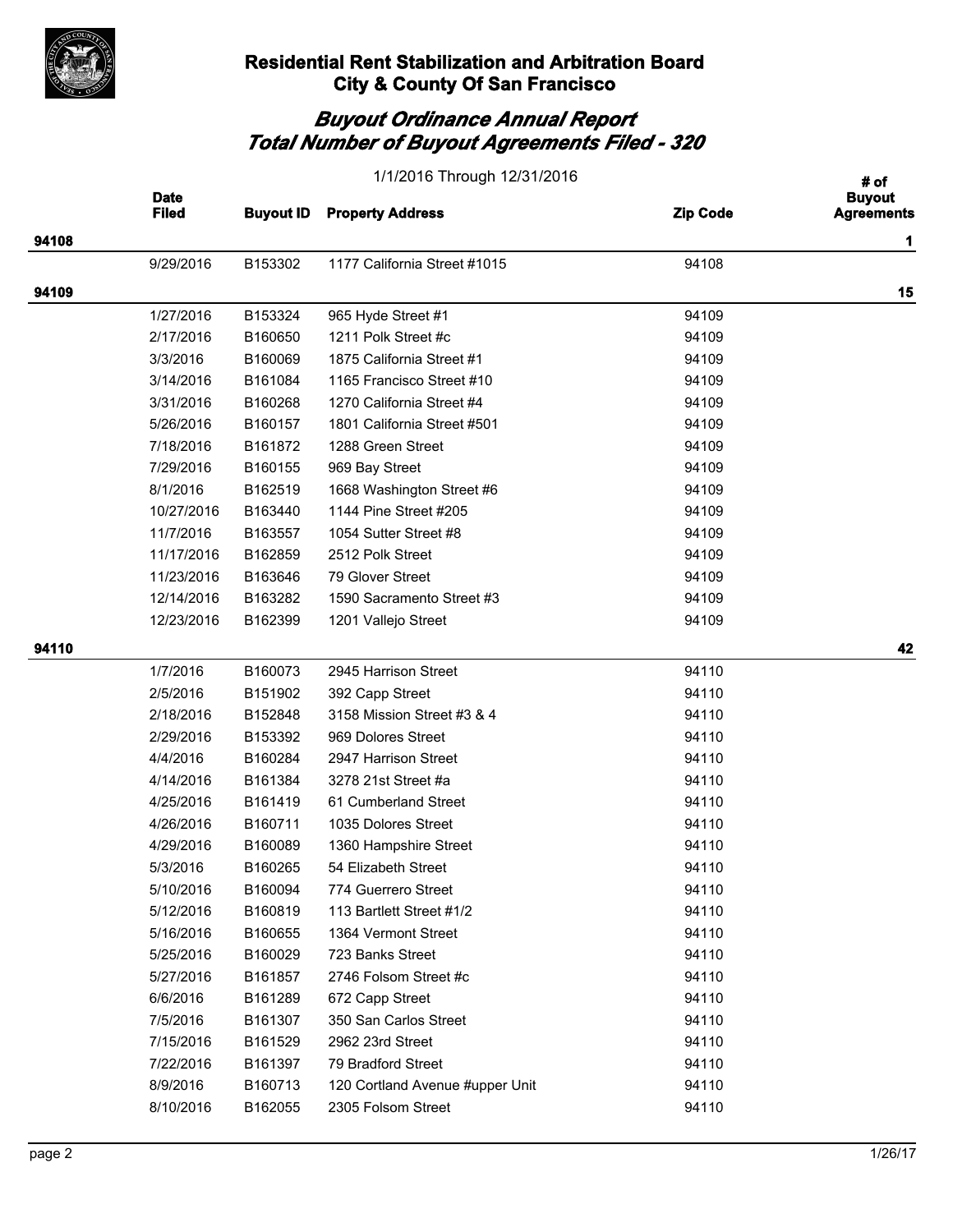

# *Buyout Ordinance Annual Report Total Number of Buyout Agreements Filed - 320*

| 1/1/2016 Through 12/31/2016 |  |
|-----------------------------|--|
|-----------------------------|--|

|       | <b>Date</b><br><b>Filed</b> | <b>Buyout ID</b> | <b>Property Address</b>                           | <b>Zip Code</b> | <b>Buyout</b><br><b>Agreements</b> |
|-------|-----------------------------|------------------|---------------------------------------------------|-----------------|------------------------------------|
|       | 8/12/2016                   | B160714          | 120 Cortland Avenue #lower Unit                   | 94110           |                                    |
|       | 8/17/2016                   | B161955          | 237 Bartlett Street                               | 94110           |                                    |
|       | 8/30/2016                   | B162060          | 3365 22nd Street                                  | 94110           |                                    |
|       | 9/26/2016                   | B152798          | 1499 Potrero Avenue #3                            | 94110           |                                    |
|       | 9/28/2016                   | B163180          | 862 York Street #upper Unit                       | 94110           |                                    |
|       | 10/6/2016                   | B162290          | 862 York Street #lower Unit                       | 94110           |                                    |
|       | 10/11/2016                  | B162518          | 3481 Mission Street                               | 94110           |                                    |
|       | 10/12/2016                  | B163291          | 2908 Folsom Street #3                             | 94110           |                                    |
|       | 10/24/2016                  | B162175          | 591 Dolores Street #a                             | 94110           |                                    |
|       | 10/24/2016                  | B162673          | 68 Rosenkranz Street #2 (aka Bedroom #2)          | 94110           |                                    |
|       | 10/26/2016                  | B162784          | 145 Ellsworth Street                              | 94110           |                                    |
|       | 10/26/2016                  | B162729          | 3547 20th Street #9                               | 94110           |                                    |
|       | 11/1/2016                   | B162663          | 31 29th Street                                    | 94110           |                                    |
|       | 11/1/2016                   | B162405          | 85 Cortland Avenue                                | 94110           |                                    |
|       | 11/2/2016                   | B162292          | 3574 17th Street #a                               | 94110           |                                    |
|       | 11/7/2016                   | B163460          | 1061 Florida Street #rear, Upstairs Bedroom South | 94110           |                                    |
|       | 11/15/2016                  | B160291          | 1387 Hampshire Street #b                          | 94110           |                                    |
|       | 11/21/2016                  | B163640          | 2805 Harrison Street                              | 94110           |                                    |
|       | 11/23/2016                  | B161203          | 591 Dolores Street                                | 94110           |                                    |
|       | 12/15/2016                  | B162530          | 591 Dolores Street #b                             | 94110           |                                    |
|       | 12/29/2016                  | B162477          | 536 Bartlett Street                               | 94110           |                                    |
| 94112 |                             |                  |                                                   |                 | 24                                 |
|       | 1/19/2016                   | B153383          | 343 Tara Street                                   | 94112           |                                    |
|       | 1/19/2016                   | B153000          | 542 London Street                                 | 94112           |                                    |
|       | 1/22/2016                   | B160219          | 528 Miramar Avenue                                | 94112           |                                    |
|       | 1/27/2016                   | B160263          | 229 Ellington Avenue                              | 94112           |                                    |
|       | 2/9/2016                    | B152280          | 12 College Terrace #second Floor, Middle Bedroom  | 94112           |                                    |
|       | 3/11/2016                   | B153059          | 647 Vienna Street #upper                          | 94112           |                                    |
|       | 3/15/2016                   | B153504          | 68 Newton Street                                  | 94112           |                                    |
|       | 4/14/2016                   | B161383          | 42 Farragut Avenue                                | 94112           |                                    |
|       | 5/17/2016                   | B153123          | 420 Naples Street                                 | 94112           |                                    |
|       | 5/19/2016                   | B161202          | 165 Pope Street                                   | 94112           |                                    |
|       | 6/1/2016                    | B160283          | 257 Rome Street #downstairs Unit                  | 94112           |                                    |
|       | 6/17/2016                   | B160273          | 76 Lyell Street                                   | 94112           |                                    |
|       | 6/23/2016                   | B161521          | 55 Cayuga Avenue                                  | 94112           |                                    |
|       | 7/25/2016                   | B161604          | 225 Genebern Way                                  | 94112           |                                    |
|       | 8/16/2016                   | B162186          | 137 Farallones Street #upper Unit                 | 94112           |                                    |
|       | 8/17/2016                   | B162056          | 5811 Mission Street #3                            | 94112           |                                    |
|       | 8/30/2016                   | B162480          | 434 Moscow Street                                 | 94112           |                                    |
|       | 9/21/2016                   | B162979          | 12 College Terrace #front Bedroom                 | 94112           |                                    |
|       | 9/21/2016                   | B162980          | 12 College Terrace #second Floor Rear Bedroom     | 94112           |                                    |

**# of**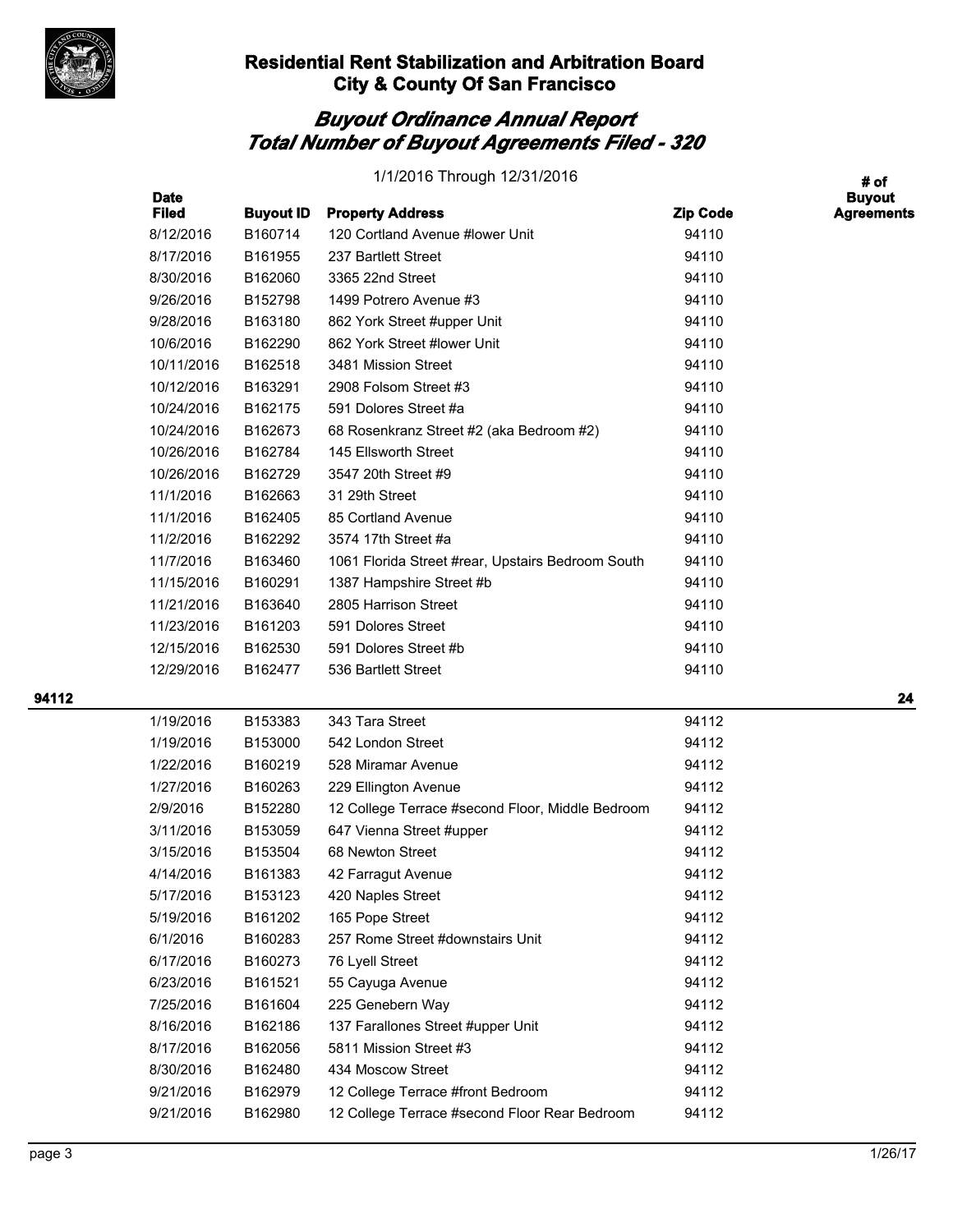

|       | 1/1/2016 Through 12/31/2016 |                  |                                                                 |                 | # of                               |  |
|-------|-----------------------------|------------------|-----------------------------------------------------------------|-----------------|------------------------------------|--|
|       | <b>Date</b><br><b>Filed</b> | <b>Buyout ID</b> | <b>Property Address</b>                                         | <b>Zip Code</b> | <b>Buyout</b><br><b>Agreements</b> |  |
|       | 9/21/2016                   | B162981          | 12 College Terrace #ground Floor Rear Bedroom And<br>Music Room | 94112           |                                    |  |
|       | 9/26/2016                   | B163164          | 47 Brighton Avenue #lower Unit                                  | 94112           |                                    |  |
|       | 9/26/2016                   | B162270          | 55 Stoneybrook Avenue                                           | 94112           |                                    |  |
|       | 12/2/2016                   | B163181          | 721 Rolph Street #lower                                         | 94112           |                                    |  |
|       | 12/8/2016                   | B162927          | 712 Brazil Avenue                                               | 94112           |                                    |  |
| 94114 |                             |                  |                                                                 |                 | 24                                 |  |
|       | 1/7/2016                    | B160086          | 160 Caselli Avenue                                              | 94114           |                                    |  |
|       | 1/8/2016                    | B152899          | 136 Noe Street                                                  | 94114           |                                    |  |
|       | 1/12/2016                   | B152987          | 237 Jersey Street                                               | 94114           |                                    |  |
|       | 1/28/2016                   | B153379          | 95 Corwin Street #3                                             | 94114           |                                    |  |
|       | 2/1/2016                    | B153072          | 552 Hill Street                                                 | 94114           |                                    |  |
|       | 2/9/2016                    | B153304          | 100 Danvers Street #1                                           | 94114           |                                    |  |
|       | 2/18/2016                   | B151693          | 4487 23rd Street #2                                             | 94114           |                                    |  |
|       | 2/22/2016                   | B152988          | 235 Jersey Street                                               | 94114           |                                    |  |
|       | 3/1/2016                    | B152761          | 374 Douglass Street #lower Unit                                 | 94114           |                                    |  |
|       | 4/20/2016                   | B153001          | 22 Museum Way #a                                                | 94114           |                                    |  |
|       | 5/19/2016                   | B160275          | 53 Douglass Street                                              | 94114           |                                    |  |
|       | 6/9/2016                    | B161969          | 552 Jersey Street                                               | 94114           |                                    |  |
|       | 7/12/2016                   | B160837          | 2012 15th Street                                                | 94114           |                                    |  |
|       | 7/28/2016                   | B161824          | 4418 23rd Street                                                | 94114           |                                    |  |
|       | 9/2/2016                    | B162345          | 433 Elizabeth Street                                            | 94114           |                                    |  |
|       | 10/25/2016                  | B162558          | 973 Sanchez Street                                              | 94114           |                                    |  |
|       | 10/28/2016                  | B163454          | 1141 Church Street #a                                           | 94114           |                                    |  |
|       | 11/8/2016                   | B162936          | 1134 Sanchez Street                                             | 94114           |                                    |  |
|       | 11/21/2016                  | B163203          | 390 Liberty Street #4                                           | 94114           |                                    |  |
|       | 11/23/2016                  | B162925          | 3828 18th Street                                                | 94114           |                                    |  |
|       | 12/1/2016                   | B160783          | 20 Church Street                                                | 94114           |                                    |  |
|       | 12/13/2016                  | B162667          | 531 Alvarado Street                                             | 94114           |                                    |  |
|       | 12/19/2016                  | B162974          | 285 Grand View Avenue #6                                        | 94114           |                                    |  |
|       | 12/27/2016                  | B163384          | 178 Eureka Street                                               | 94114           |                                    |  |
| 94115 |                             |                  |                                                                 |                 | 26                                 |  |
|       | 2/24/2016                   | B160780          | 1839 Webster Street                                             | 94115           |                                    |  |
|       | 4/1/2016                    | B160651          | 1847 Mcallister Street                                          | 94115           |                                    |  |
|       | 4/27/2016                   | B160710          | 2345 Bush Street #2                                             | 94115           |                                    |  |
|       | 5/27/2016                   | B160897          | 2121 Laguna Street #25                                          | 94115           |                                    |  |
|       | 6/3/2016                    | B153252          | 2751 Clay Street #1                                             | 94115           |                                    |  |
|       | 6/3/2016                    | B153253          | 2751 Clay Street #3                                             | 94115           |                                    |  |
|       | 6/3/2016                    | B153254          | 2751 Clay Street #4                                             | 94115           |                                    |  |
|       | 6/3/2016                    | B153257          | 2751 Clay Street #7                                             | 94115           |                                    |  |
|       | 7/6/2016                    | B161293          | 1510 Mcallister Street #4                                       | 94115           |                                    |  |
|       |                             |                  |                                                                 |                 |                                    |  |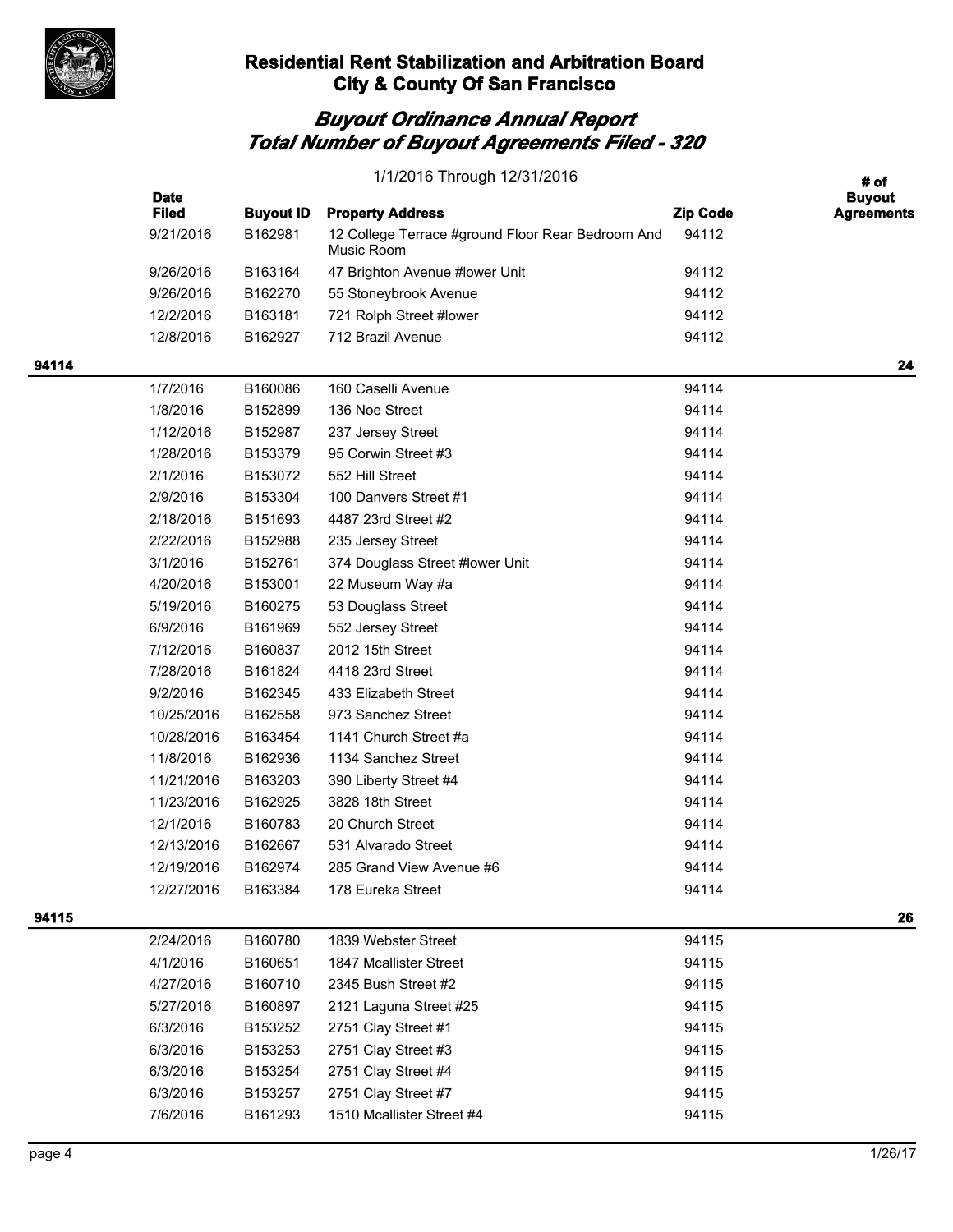

|       | <b>Date</b>  |                  | 1/1/2016 Through 12/31/2016         |                 | # of<br><b>Buyout</b> |
|-------|--------------|------------------|-------------------------------------|-----------------|-----------------------|
|       | <b>Filed</b> | <b>Buyout ID</b> | <b>Property Address</b>             | <b>Zip Code</b> | <b>Agreements</b>     |
|       | 7/12/2016    | B162339          | 966 Central Avenue                  | 94115           |                       |
|       | 7/18/2016    | B161208          | 3080 Jackson Street #6              | 94115           |                       |
|       | 7/21/2016    | B162401          | 1015 Pierce Street #202             | 94115           |                       |
|       | 7/21/2016    | B162402          | 1015 Pierce Street #305             | 94115           |                       |
|       | 7/27/2016    | B161825          | 2562 Sutter Street                  | 94115           |                       |
|       | 8/8/2016     | B162061          | 2105 Ellis Street                   | 94115           |                       |
|       | 8/8/2016     | B161206          | 3080 Jackson Street #4              | 94115           |                       |
|       | 8/15/2016    | B161812          | 2689 Pine Street                    | 94115           |                       |
|       | 9/6/2016     | B161855          | 1786 Golden Gate Avenue #1          | 94115           |                       |
|       | 9/12/2016    | B161132          | 833 Broderick Street #6             | 94115           |                       |
|       | 10/5/2016    | B161204          | 3080 Jackson Street #1              | 94115           |                       |
|       | 10/6/2016    | B162296          | 2159 California Street #9b          | 94115           |                       |
|       | 10/21/2016   | B162662          | 2159 California Street #9a          | 94115           |                       |
|       | 11/14/2016   | B163158          | 2088 Broderick Street #6            | 94115           |                       |
|       | 11/17/2016   | B162861          | 2159 California Street #8           | 94115           |                       |
|       | 11/18/2016   | B153255          | 2751 Clay Street #5                 | 94115           |                       |
|       | 12/20/2016   | B163655          | 1511 Lyon Street #a                 | 94115           |                       |
| 94116 |              |                  |                                     |                 | 12                    |
|       | 1/4/2016     | B152999          | 2116 17th Avenue                    | 94116           |                       |
|       | 2/3/2016     | B153068          | 2419 47th Avenue                    | 94116           |                       |
|       | 2/9/2016     | B152895          | 3907 Quintara Street #1             | 94116           |                       |
|       | 2/9/2016     | B152896          | 3907 Quintara Street #2             | 94116           |                       |
|       | 5/5/2016     | B161471          | 2106 26th Avenue                    | 94116           |                       |
|       | 5/9/2016     | B161095          | 2466 26th Avenue                    | 94116           |                       |
|       | 8/11/2016    | B162655          | 2720 36th Avenue                    | 94116           |                       |
|       | 8/18/2016    | B161582          | 2643 Yorba Street #in-law Unit      | 94116           |                       |
|       | 9/13/2016    | B162183          | 2414 47th Avenue                    | 94116           |                       |
|       | 9/19/2016    | B162289          | 2441 30th Avenue                    | 94116           |                       |
|       | 11/16/2016   | B161295          | 2271 25th Avenue #ground Floor Unit | 94116           |                       |
|       | 12/13/2016   | B162568          | 2319 39th Avenue #lower Unit        | 94116           |                       |
| 94117 |              |                  |                                     |                 | 30                    |
|       | 1/4/2016     | B152850          | 35 Alpine Terrace #3                | 94117           |                       |
|       | 1/13/2016    | B160098          | 255 Steiner Street #201             | 94117           |                       |
|       | 1/29/2016    | B151479          | 150 Downey Street #5                | 94117           |                       |
|       | 2/19/2016    | B153129          | 733 Fillmore Street #2              | 94117           |                       |
|       | 3/22/2016    | B160272          | 852 Clayton Street                  | 94117           |                       |
|       | 4/15/2016    | B160152          | 1237 Masonic Avenue #1/2            | 94117           |                       |
|       | 5/17/2016    | B161706          | 34 Steiner Street                   | 94117           |                       |
|       | 5/17/2016    | B161707          | 38 Steiner Street                   | 94117           |                       |
|       | 5/17/2016    | B161708          | 40 Steiner Street                   | 94117           |                       |
|       | 5/23/2016    | B161201          | 1251 Waller Street                  | 94117           |                       |
|       |              |                  |                                     |                 |                       |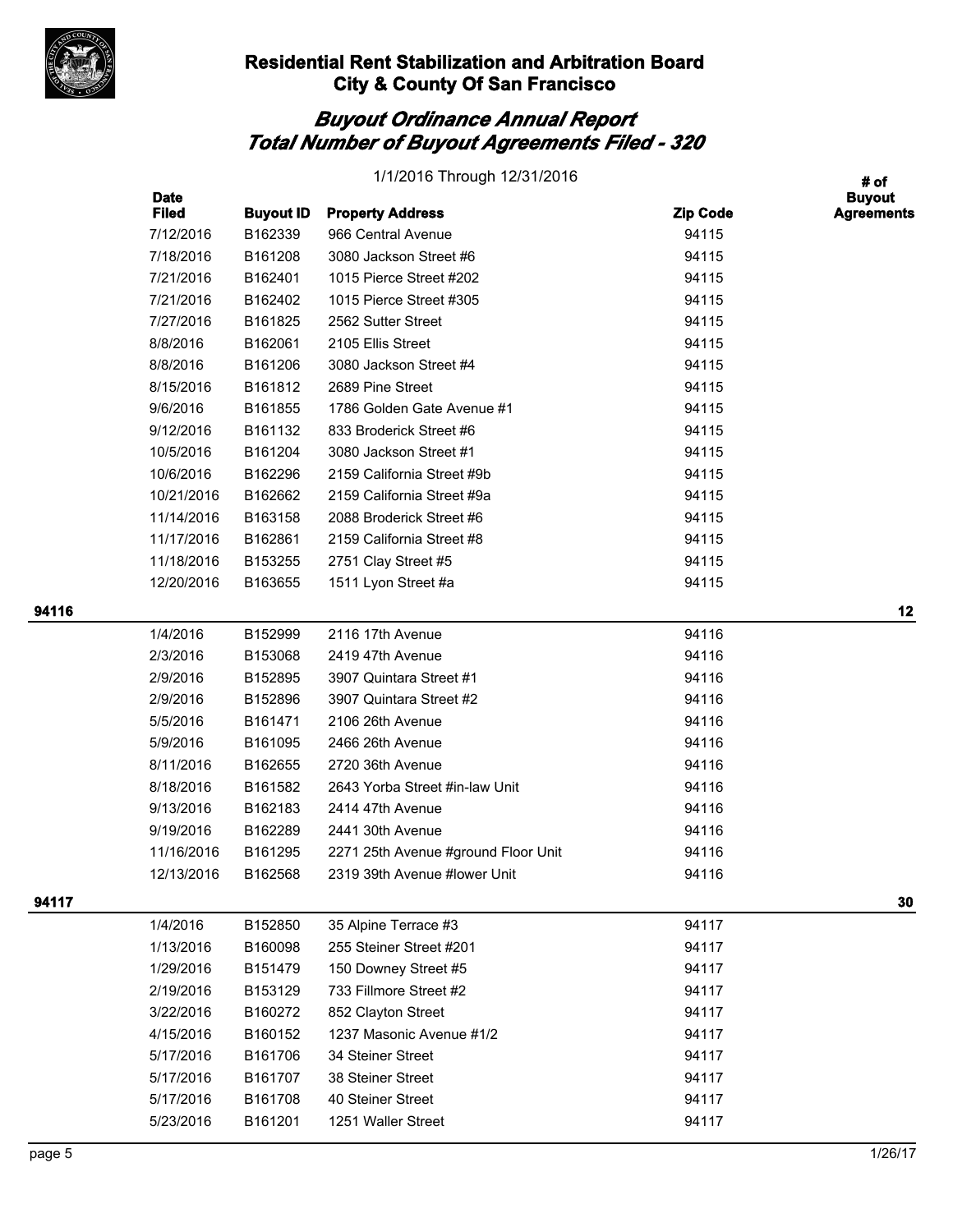

# *Buyout Ordinance Annual Report Total Number of Buyout Agreements Filed - 320*

| 1/1/2016 Through 12/31/2016 |  |
|-----------------------------|--|
|-----------------------------|--|

|       | <b>Date</b><br><b>Filed</b> | <b>Buyout ID</b> | <b>Property Address</b>             | <b>Zip Code</b> | <b>Buyout</b><br><b>Agreements</b> |
|-------|-----------------------------|------------------|-------------------------------------|-----------------|------------------------------------|
|       | 5/24/2016                   | B161097          | 628 Broderick Street                | 94117           |                                    |
|       | 6/2/2016                    | B161873          | 147 Fillmore Street                 | 94117           |                                    |
|       | 6/7/2016                    | B161315          | 909 Haight Street #5                | 94117           |                                    |
|       | 8/8/2016                    | B161968          | 1227 Page Street                    | 94117           |                                    |
|       | 8/9/2016                    | B160285          | 763 Page Street                     | 94117           |                                    |
|       | 8/11/2016                   | B153260          | 880 Waller Street                   | 94117           |                                    |
|       | 9/22/2016                   | B162522          | 626 Baker Street                    | 94117           |                                    |
|       | 9/26/2016                   | B162724          | 1467 Waller Street                  | 94117           |                                    |
|       | 10/17/2016                  | B162343          | 739 Clayton Street                  | 94117           |                                    |
|       | 10/17/2016                  | B162344          | 741 Clayton Street                  | 94117           |                                    |
|       | 10/21/2016                  | B161864          | 1645 Grove Street                   | 94117           |                                    |
|       | 10/27/2016                  | B162571          | 1255 Grove Street #203              | 94117           |                                    |
|       | 10/28/2016                  | B162792          | 776 Stanyan Street #5 (1st Bedroom) | 94117           |                                    |
|       | 11/15/2016                  | B162785          | 421 Lyon Street                     | 94117           |                                    |
|       | 11/21/2016                  | B162720          | 1532 Fulton Street                  | 94117           |                                    |
|       | 11/23/2016                  | B162779          | 484 Belvedere Street                | 94117           |                                    |
|       | 12/2/2016                   | B162346          | 1565 Fulton Street #a               | 94117           |                                    |
|       | 12/6/2016                   | B161585          | 45 Ashbury Street                   | 94117           |                                    |
|       | 12/6/2016                   | B161586          | 45 Ashbury Street #in-law Unit      | 94117           |                                    |
|       | 12/22/2016                  | B163456          | 31 Beulah Street                    | 94117           |                                    |
| 94118 |                             |                  |                                     |                 | 20                                 |
|       | 3/1/2016                    | B152901          | 630 9th Avenue #a                   | 94118           |                                    |
|       | 4/6/2016                    | B152269          | 220 16th Avenue #2                  | 94118           |                                    |
|       | 4/12/2016                   | B151561          | 46 Cook Street #a                   | 94118           |                                    |
|       | 4/15/2016                   | B153390          | 471 3rd Avenue                      | 94118           |                                    |
|       | 4/22/2016                   | B160658          | 327 Cornwall Street                 | 94118           |                                    |
|       | 5/2/2016                    | B161534          | 2914 Fulton Street                  | 94118           |                                    |
|       | 6/7/2016                    | B161131          | 8 Jordan Avenue #4                  | 94118           |                                    |
|       | 6/30/2016                   | B162210          | 80 7th Avenue #7                    | 94118           |                                    |
|       | 7/12/2016                   | B161822          | 2122 Golden Gate Avenue             | 94118           |                                    |
|       | 7/20/2016                   | B153384          | 159 7th Avenue                      | 94118           |                                    |
|       | 7/21/2016                   | B162065          | 3536 California Street              | 94118           |                                    |
|       | 7/25/2016                   | B161821          | 2120 Golden Gate Avenue             | 94118           |                                    |
|       | 8/2/2016                    | B161211          | 225 11th Avenue #201                | 94118           |                                    |
|       | 8/2/2016                    | B152706          | 262 6th Avenue                      | 94118           |                                    |
|       | 8/9/2016                    | B161404          | 788 Arguello Boulevard              | 94118           |                                    |
|       | 9/6/2016                    | B160715          | 73 Cook Street                      | 94118           |                                    |
|       | 9/12/2016                   | B162342          | 772 16th Avenue                     | 94118           |                                    |
|       | 10/7/2016                   | B163285          | 471 14th Avenue                     | 94118           |                                    |
|       | 11/2/2016                   | B162793          | 1545 Balboa Street                  | 94118           |                                    |
|       | 11/18/2016                  | B162937          | 1432 Clement Street                 | 94118           |                                    |

**# of**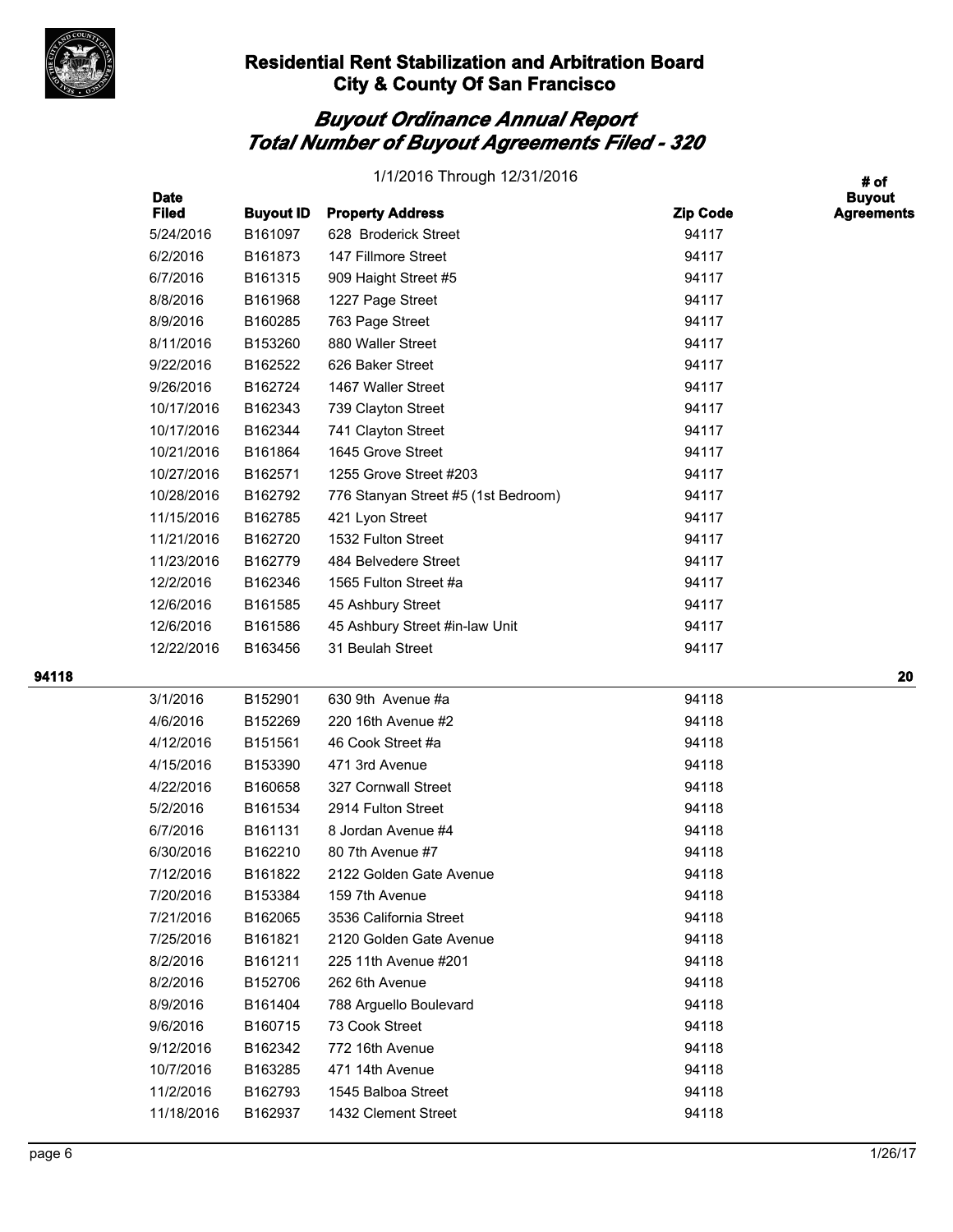

| # of<br><b>Date</b><br><b>Buyout</b><br><b>Filed</b><br><b>Buyout ID</b><br><b>Property Address</b><br><b>Zip Code</b><br><b>Agreements</b><br>94121<br>3/2/2016<br>4640 Balboa Street #1<br>94121<br>B153500<br>3/11/2016<br>B160894<br>94121<br>558 17th Avenue<br>3/28/2016<br>B153174<br>94121<br>6439 (aka 6443) California Street<br>5/11/2016<br>B161080<br>94121<br>606 26th Avenue<br>6/1/2016<br>B161231<br>94121<br>525 40th Avenue #a (basement In-law Unit)<br>7/26/2016<br>B161903<br>5050 Fulton Street #105<br>94121<br>9/30/2016<br>B161587<br>792 19th Avenue<br>94121<br>B160280<br>740 20th Avenue<br>94121<br>10/18/2016<br>11/1/2016<br>B161598<br>94121<br>563 38th Avenue<br>4038 Cabrillo Street<br>94121<br>11/18/2016<br>B162853<br>462 22nd Avenue #6<br>94121<br>12/21/2016<br>B163459<br>94122<br>1/5/2016<br>B160070<br>1730 48th Avenue<br>94122<br>94122<br>1/19/2016<br>B151540<br>927 Judah Street<br>1/22/2016<br>94122<br>B160074<br>1528 Ortega Street<br>1/26/2016<br>B153381<br>1855 27th Avenue<br>94122 |    |
|---------------------------------------------------------------------------------------------------------------------------------------------------------------------------------------------------------------------------------------------------------------------------------------------------------------------------------------------------------------------------------------------------------------------------------------------------------------------------------------------------------------------------------------------------------------------------------------------------------------------------------------------------------------------------------------------------------------------------------------------------------------------------------------------------------------------------------------------------------------------------------------------------------------------------------------------------------------------------------------------------------------------------------------------------|----|
|                                                                                                                                                                                                                                                                                                                                                                                                                                                                                                                                                                                                                                                                                                                                                                                                                                                                                                                                                                                                                                                   |    |
|                                                                                                                                                                                                                                                                                                                                                                                                                                                                                                                                                                                                                                                                                                                                                                                                                                                                                                                                                                                                                                                   | 11 |
|                                                                                                                                                                                                                                                                                                                                                                                                                                                                                                                                                                                                                                                                                                                                                                                                                                                                                                                                                                                                                                                   |    |
|                                                                                                                                                                                                                                                                                                                                                                                                                                                                                                                                                                                                                                                                                                                                                                                                                                                                                                                                                                                                                                                   |    |
|                                                                                                                                                                                                                                                                                                                                                                                                                                                                                                                                                                                                                                                                                                                                                                                                                                                                                                                                                                                                                                                   |    |
|                                                                                                                                                                                                                                                                                                                                                                                                                                                                                                                                                                                                                                                                                                                                                                                                                                                                                                                                                                                                                                                   |    |
|                                                                                                                                                                                                                                                                                                                                                                                                                                                                                                                                                                                                                                                                                                                                                                                                                                                                                                                                                                                                                                                   |    |
|                                                                                                                                                                                                                                                                                                                                                                                                                                                                                                                                                                                                                                                                                                                                                                                                                                                                                                                                                                                                                                                   |    |
|                                                                                                                                                                                                                                                                                                                                                                                                                                                                                                                                                                                                                                                                                                                                                                                                                                                                                                                                                                                                                                                   |    |
|                                                                                                                                                                                                                                                                                                                                                                                                                                                                                                                                                                                                                                                                                                                                                                                                                                                                                                                                                                                                                                                   |    |
|                                                                                                                                                                                                                                                                                                                                                                                                                                                                                                                                                                                                                                                                                                                                                                                                                                                                                                                                                                                                                                                   |    |
|                                                                                                                                                                                                                                                                                                                                                                                                                                                                                                                                                                                                                                                                                                                                                                                                                                                                                                                                                                                                                                                   |    |
|                                                                                                                                                                                                                                                                                                                                                                                                                                                                                                                                                                                                                                                                                                                                                                                                                                                                                                                                                                                                                                                   |    |
|                                                                                                                                                                                                                                                                                                                                                                                                                                                                                                                                                                                                                                                                                                                                                                                                                                                                                                                                                                                                                                                   | 23 |
|                                                                                                                                                                                                                                                                                                                                                                                                                                                                                                                                                                                                                                                                                                                                                                                                                                                                                                                                                                                                                                                   |    |
|                                                                                                                                                                                                                                                                                                                                                                                                                                                                                                                                                                                                                                                                                                                                                                                                                                                                                                                                                                                                                                                   |    |
|                                                                                                                                                                                                                                                                                                                                                                                                                                                                                                                                                                                                                                                                                                                                                                                                                                                                                                                                                                                                                                                   |    |
|                                                                                                                                                                                                                                                                                                                                                                                                                                                                                                                                                                                                                                                                                                                                                                                                                                                                                                                                                                                                                                                   |    |
| 3/8/2016<br>B160160<br>1306 45th Avenue<br>94122                                                                                                                                                                                                                                                                                                                                                                                                                                                                                                                                                                                                                                                                                                                                                                                                                                                                                                                                                                                                  |    |
| B161081<br>1240 21st Avenue #4<br>94122<br>3/11/2016                                                                                                                                                                                                                                                                                                                                                                                                                                                                                                                                                                                                                                                                                                                                                                                                                                                                                                                                                                                              |    |
| 3/14/2016<br>B153179<br>1523 33rd Avenue #ground Floor Unit<br>94122                                                                                                                                                                                                                                                                                                                                                                                                                                                                                                                                                                                                                                                                                                                                                                                                                                                                                                                                                                              |    |
| 3/22/2016<br>B153385<br>1369 29th Avenue #back Bedroom<br>94122                                                                                                                                                                                                                                                                                                                                                                                                                                                                                                                                                                                                                                                                                                                                                                                                                                                                                                                                                                                   |    |
| 4/19/2016<br>94122<br>B160785<br>1895 25th Avenue                                                                                                                                                                                                                                                                                                                                                                                                                                                                                                                                                                                                                                                                                                                                                                                                                                                                                                                                                                                                 |    |
| 5/4/2016<br>B161193<br>1483 27th Avenue #lower Unit<br>94122                                                                                                                                                                                                                                                                                                                                                                                                                                                                                                                                                                                                                                                                                                                                                                                                                                                                                                                                                                                      |    |
| 1634 30th Avenue<br>94122<br>5/4/2016<br>B161310                                                                                                                                                                                                                                                                                                                                                                                                                                                                                                                                                                                                                                                                                                                                                                                                                                                                                                                                                                                                  |    |
| 1367 16th Avenue #b<br>94122<br>5/5/2016<br>B160841                                                                                                                                                                                                                                                                                                                                                                                                                                                                                                                                                                                                                                                                                                                                                                                                                                                                                                                                                                                               |    |
| 6/6/2016<br>B161119<br>1743 35th Avenue<br>94122                                                                                                                                                                                                                                                                                                                                                                                                                                                                                                                                                                                                                                                                                                                                                                                                                                                                                                                                                                                                  |    |
| 94122<br>7/21/2016<br>B161704<br>1221 31st Avenue #in-law                                                                                                                                                                                                                                                                                                                                                                                                                                                                                                                                                                                                                                                                                                                                                                                                                                                                                                                                                                                         |    |
| 8/29/2016<br>B160840<br>2127 Lawton Street<br>94122                                                                                                                                                                                                                                                                                                                                                                                                                                                                                                                                                                                                                                                                                                                                                                                                                                                                                                                                                                                               |    |
| B161527<br>94122<br>9/19/2016<br>1378 12th Avenue                                                                                                                                                                                                                                                                                                                                                                                                                                                                                                                                                                                                                                                                                                                                                                                                                                                                                                                                                                                                 |    |
| 10/3/2016<br>B161105<br>1701 44th Avenue #upper Flat<br>94122                                                                                                                                                                                                                                                                                                                                                                                                                                                                                                                                                                                                                                                                                                                                                                                                                                                                                                                                                                                     |    |
| 10/11/2016<br>94122<br>B152841<br>1411 16th Avenue                                                                                                                                                                                                                                                                                                                                                                                                                                                                                                                                                                                                                                                                                                                                                                                                                                                                                                                                                                                                |    |
| 11/1/2016<br>B162479<br>1400 35th Avenue<br>94122                                                                                                                                                                                                                                                                                                                                                                                                                                                                                                                                                                                                                                                                                                                                                                                                                                                                                                                                                                                                 |    |
| 94122<br>11/4/2016<br>B163549<br>209 Lincoln Way #4                                                                                                                                                                                                                                                                                                                                                                                                                                                                                                                                                                                                                                                                                                                                                                                                                                                                                                                                                                                               |    |
| 11/8/2016<br>94122<br>B153062<br>1440 15th Avenue                                                                                                                                                                                                                                                                                                                                                                                                                                                                                                                                                                                                                                                                                                                                                                                                                                                                                                                                                                                                 |    |
| 11/21/2016<br>B162288<br>1849 24th Avenue<br>94122                                                                                                                                                                                                                                                                                                                                                                                                                                                                                                                                                                                                                                                                                                                                                                                                                                                                                                                                                                                                |    |
| 94122<br>11/21/2016<br>B163379<br>3840 Irving Street                                                                                                                                                                                                                                                                                                                                                                                                                                                                                                                                                                                                                                                                                                                                                                                                                                                                                                                                                                                              |    |
| 94123                                                                                                                                                                                                                                                                                                                                                                                                                                                                                                                                                                                                                                                                                                                                                                                                                                                                                                                                                                                                                                             | 16 |
| 1/7/2016<br>2800 Green Street #b<br>94123<br>B152757                                                                                                                                                                                                                                                                                                                                                                                                                                                                                                                                                                                                                                                                                                                                                                                                                                                                                                                                                                                              |    |
| 1/22/2016<br>B152993<br>3219 Gough Street<br>94123                                                                                                                                                                                                                                                                                                                                                                                                                                                                                                                                                                                                                                                                                                                                                                                                                                                                                                                                                                                                |    |
| 1/27/2016<br>1660 Beach Street #a<br>94123<br>B160158                                                                                                                                                                                                                                                                                                                                                                                                                                                                                                                                                                                                                                                                                                                                                                                                                                                                                                                                                                                             |    |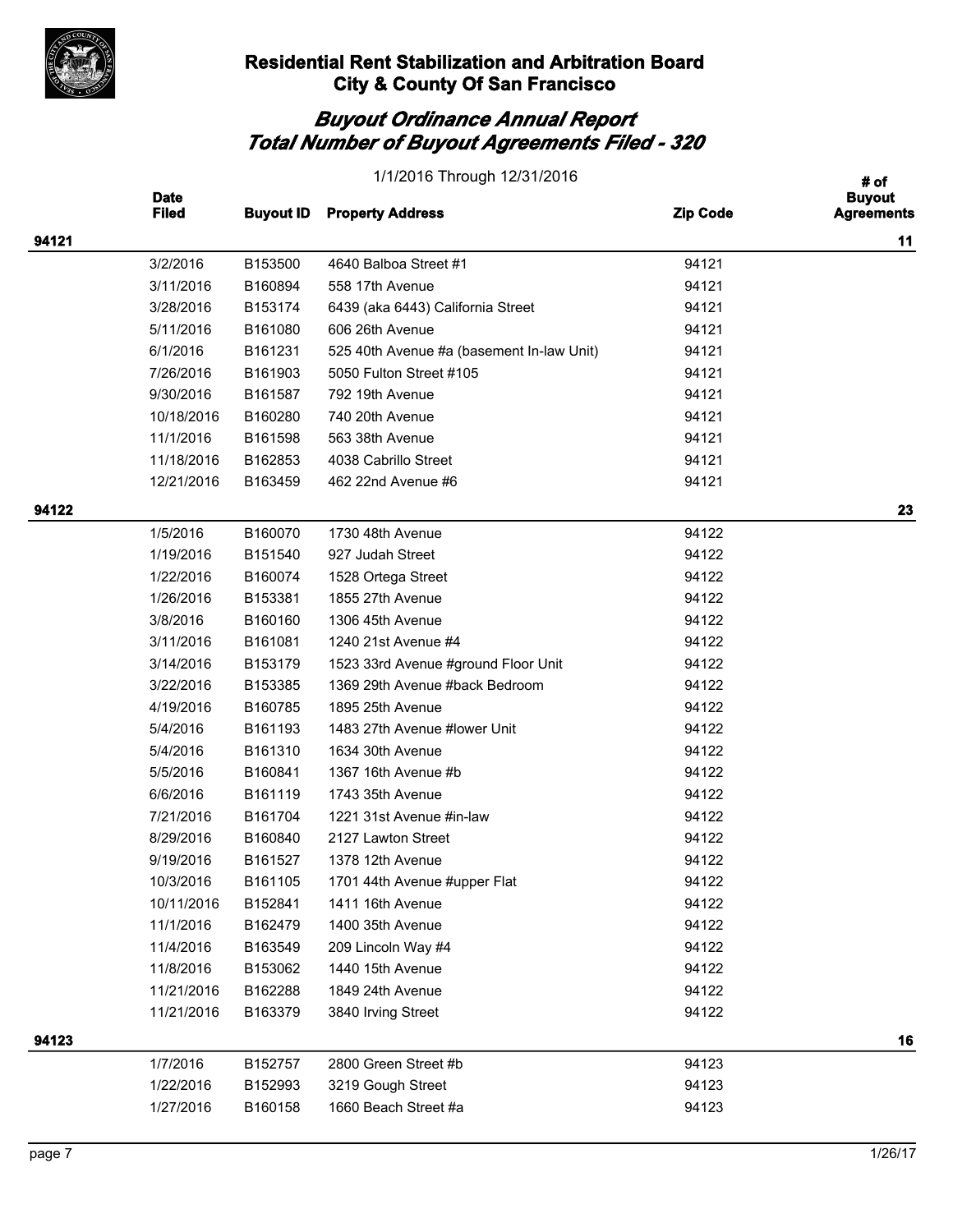

|       |                             |                  | 1/1/2016 Through 12/31/2016         |                 | # of                               |
|-------|-----------------------------|------------------|-------------------------------------|-----------------|------------------------------------|
|       | <b>Date</b><br><b>Filed</b> | <b>Buyout ID</b> | <b>Property Address</b>             | <b>Zip Code</b> | <b>Buyout</b><br><b>Agreements</b> |
|       | 3/9/2016                    | B153501          | 3768 Fillmore Street #a             | 94123           |                                    |
|       | 5/31/2016                   | B161112          | 2232 North Point Street #6          | 94123           |                                    |
|       | 5/31/2016                   | B161113          | 2232 North Point Street #7          | 94123           |                                    |
|       | 6/29/2016                   | B161670          | 1831 Union Street #c                | 94123           |                                    |
|       | 8/22/2016                   | B161316          | 2749 Gough Street #3                | 94123           |                                    |
|       | 8/24/2016                   | B160842          | 1895 Lombard Street #2              | 94123           |                                    |
|       | 8/31/2016                   | B162280          | 3316 Laguna Street #103             | 94123           |                                    |
|       | 9/1/2016                    | B161390          | 1656 Beach Street                   | 94123           |                                    |
|       | 9/2/2016                    | B162185          | 3320 Scott Street                   | 94123           |                                    |
|       | 10/24/2016                  | B162291          | 2030 Green Street                   | 94123           |                                    |
|       | 11/7/2016                   | B161322          | 2450 - 2452 Filbert Street          | 94123           |                                    |
|       | 11/21/2016                  | B161669          | 1831 Union Street #a                | 94123           |                                    |
|       | 11/29/2016                  | B153399          | 1610 Vallejo Street #5              | 94123           |                                    |
| 94124 |                             |                  |                                     |                 | 6                                  |
|       | 3/2/2016                    | B153314          | 39 Neptune Street                   | 94124           |                                    |
|       | 5/18/2016                   | B161233          | 1355 Bayshore Boulevard #upper Unit | 94124           |                                    |
|       | 6/6/2016                    | B160293          | 1313 Palou Avenue #b                | 94124           |                                    |
|       | 8/17/2016                   | B161312          | 4602 3rd Street                     | 94124           |                                    |
|       | 8/30/2016                   | B161874          | 1642 Palou Avenue                   | 94124           |                                    |
|       | 9/16/2016                   | B162469          | 1465 Oakdale Avenue #1              | 94124           |                                    |
| 94127 |                             |                  |                                     |                 | 2                                  |
|       | 3/24/2016                   | B160262          | 592 Teresita Boulevard              | 94127           |                                    |
|       | 12/22/2016                  | B163457          | 319 Kensington Way                  | 94127           |                                    |
| 94131 |                             |                  |                                     |                 | 7                                  |
|       | 1/13/2016                   | B152729          | 154 Stillings Avenue #a             | 94131           |                                    |
|       | 1/13/2016                   | B152756          | 154 Stillings Avenue                | 94131           |                                    |
|       | 7/5/2016                    | B162276          | 4211 26th Street #upper Unit        | 94131           |                                    |
|       | 11/21/2016                  | B163167          | 139 Gladeview Way                   | 94131           |                                    |
|       | 12/6/2016                   | B161085          | 276 Day Street                      | 94131           |                                    |
|       | 12/6/2016                   | B161086          | 276 Day Street #1/2                 | 94131           |                                    |
|       | 12/15/2016                  | B163381          | 179 Burnside Avenue #downstairs     | 94131           |                                    |
| 94132 |                             |                  |                                     |                 | 1                                  |
|       | 3/8/2016                    | B160904          | 926 Garfield Street                 | 94132           |                                    |
| 94133 |                             |                  |                                     |                 | 15                                 |
|       | 2/1/2016                    | B153247          | 1026 Montgomery Street              | 94133           |                                    |
|       | 2/17/2016                   | B153443          | 426 Vallejo Street                  | 94133           |                                    |
|       | 3/24/2016                   | B161121          | 1126 Pacific Avenue                 | 94133           |                                    |
|       | 4/1/2016                    | B153127          | 19 Marion Place                     | 94133           |                                    |
|       | 4/26/2016                   | B160782          | 29 Salmon Street                    | 94133           |                                    |
|       | 4/26/2016                   | B160274          | 959 Jackson Street #4               | 94133           |                                    |